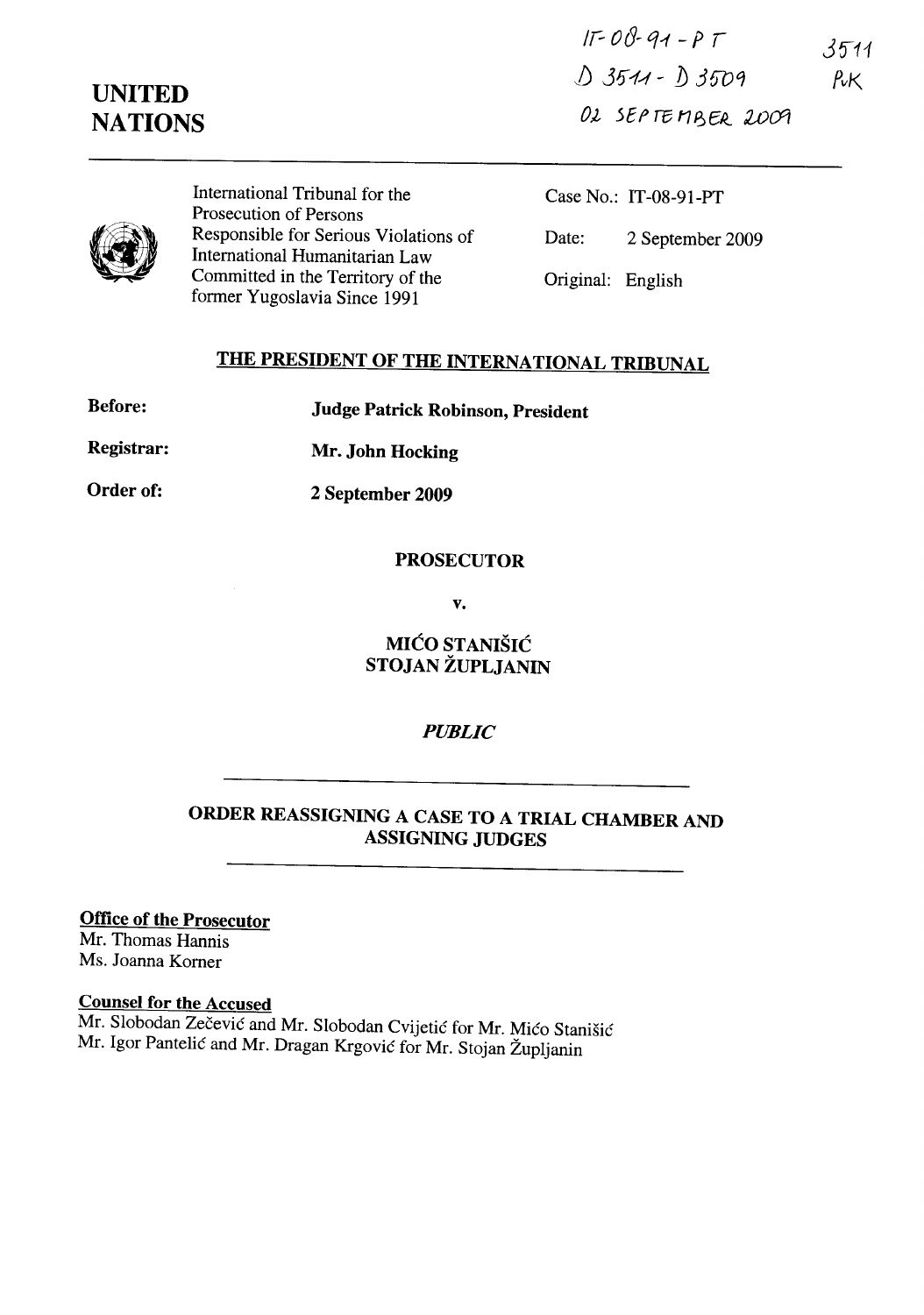**I, PATRICK ROBINSON,** President of the International Tribunal for the Prosecution of Persons Responsible for Serious Violations of International Humanitarian Law Committed in the Territory of the former Yugoslavia since 1991 ("International Tribunal"),

**NOTING** the "Order Re-Assigning Case to a Trial Chamber and Assigning Ad Litem Judges for the Purposes of Pre-Trial Work", issued by myself on 24 March 2009,<sup>1</sup> in which, *inter alia*, I reassigned *Prosecutor v. Mico Stanisic and Stojan Zupljanin,* Case No. IT-08-91-PT, to Trial Chamber III;

**NOTING** the letter of the Secretary-General of the United Nations dated 28 July 2009 appointing Judge Frederik Harhoff as an *ad litem* Judge to serve in the International Tribunal for the trial of Case No. IT-08-91, *Prosecutor v. Mico Stanisic and Stojan Zupljanin;* 

**NOTING** that Rule 19 of the Rules of Procedure and Evidence of the International Tribunal ("Rules") authorizes the President of the International Tribunal to coordinate the work of the Chambers;

**NOTING** that Rule 27(C) of the Rules authorizes the President of the International Tribunal to temporarily assign a member of a Trial Chamber to another Chamber;

**CONSIDERING** Articles 12, *13ter(2)* and 14(5) of the Statute of the International Tribunal;

**CONSIDERING** the composition of the Trial Chambers of the International Tribunal as set out in document IT/266 issued on 2 September 2009;

**CONSIDERING** the trial management and case distribution needs of the International Tribunal;

**HEREBY RE.ASSIGN,** effective immediately, Case No. IT-08-91-PT, *Prosecutor v. Mico Stanisic and Stojan Zupljanin,* to Trial Chamber II;

**HEREBY ASSIGN,** effective immediately, Judge Guy Delvoie to Trial Chamber II for the purposes of Case No. IT-08-91-PT, *Prosecutor v. Mico Stanisic and Stojan Zupljanin;* 

<sup>&</sup>lt;sup>1</sup> This order was filed by the Registry on 25 March 2009.